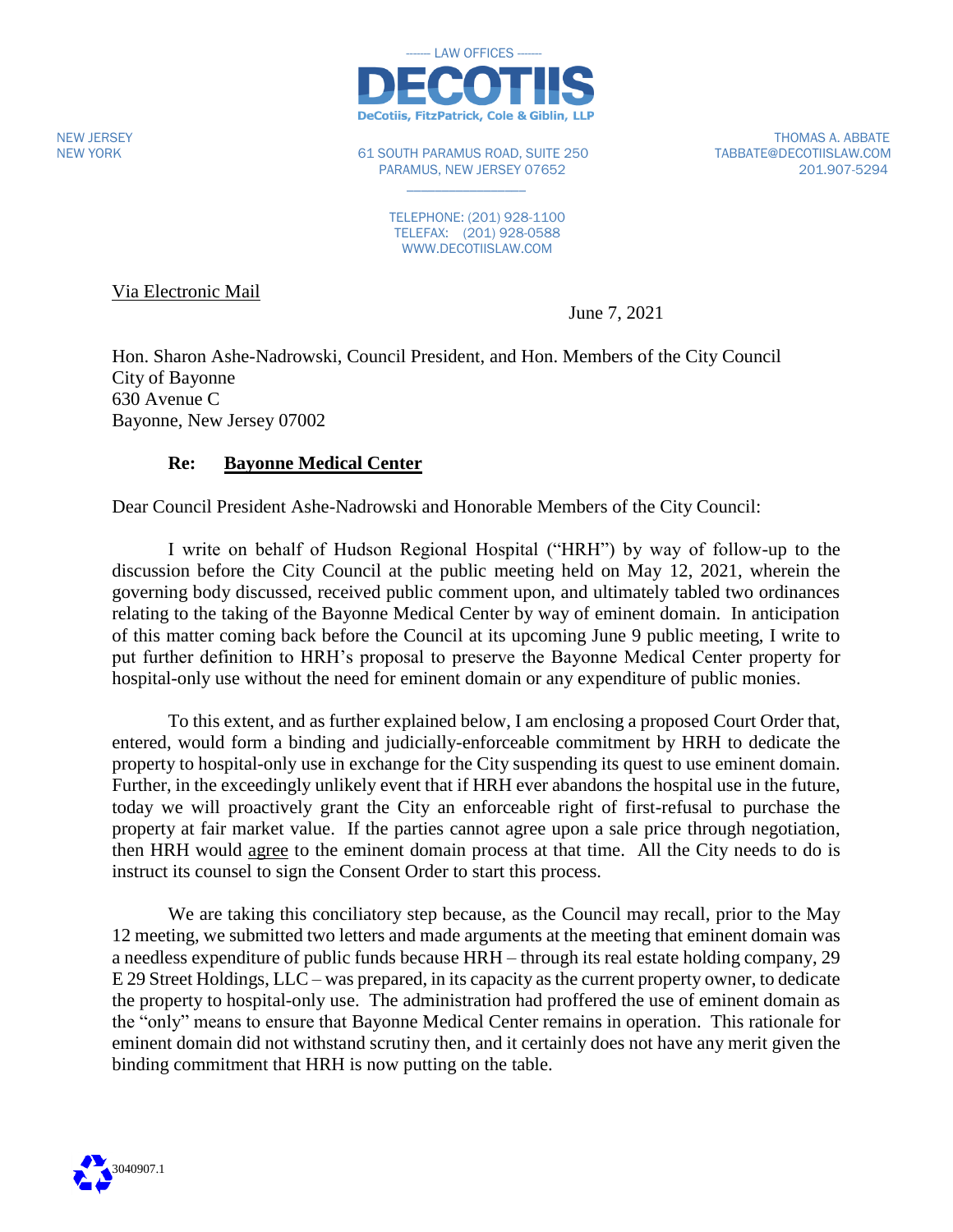

This solution protects the public interest while avoiding the need for any public funding whatsoever. The material features of the Consent Order are as follows:

- HRH will dismiss with prejudice its legal challenge to the hospital-only zoning and will agree that the land should be zoned for hospital-only use.
- HRH will commit to the indefinite operation of the Bayonne Medical Center property as an acute care hospital.
- For so long as HRH ensures the continued operation of the site as a hospital, the City and its agents will suspend any efforts at eminent domain and will defer any further consideration of the proposed ordinances.
- If HRH ever intends to cease operation of Bayonne Medical Center, it will provide advance written notice to the City and a right of first refusal to purchase the property at fair market value.
- If the parties are unable to agree upon a purchase price, then HRH would not contest an eminent domain proceeding and any judicial proceeding to take the property would be for the sole purpose of fixing a determination of a fair purchase price.
- City leaders will not pick sides in HRH's ongoing lease dispute with CarePoint and will support HRH's certificate of need application to operate the hospital.
- The proposed Order will be binding and fully enforceable in the Law Division of the Superior Court, Hudson County, which will retain jurisdiction to enforce its terms and conditions.

HRH believes that this extraordinary step demonstrates, beyond any reasonable dispute, that it is willing to put its money where its mouth is, and lay out in writing its commitment to the people of the City of Bayonne. In short, HRH is prepared to bear all of the risk in implementing its business plans, at no cost or expense to the City whatsoever, and will still leave to the City the option to purchase the property without a contested legal action if our efforts to acquire and operate the hospital are not successful. There is no need for the City of Bayonne, or the Hudson County Improvement Authority to incur public debt to accomplish their stated objectives.

Furthermore, the suggestion that the cost to acquire the real estate will not approach the \$95M proposed bonding cap is wrong. We believe that the value of the property is well north of \$100M, will involve years of litigation that we believe will result in dismissal of any eminent domain action, and will leave the City no closer to actually acquiring title to the land. By contrast, to resolve this matter today, the City need only instruct its legal counsel to sign, and return the enclosed form of Court Order.